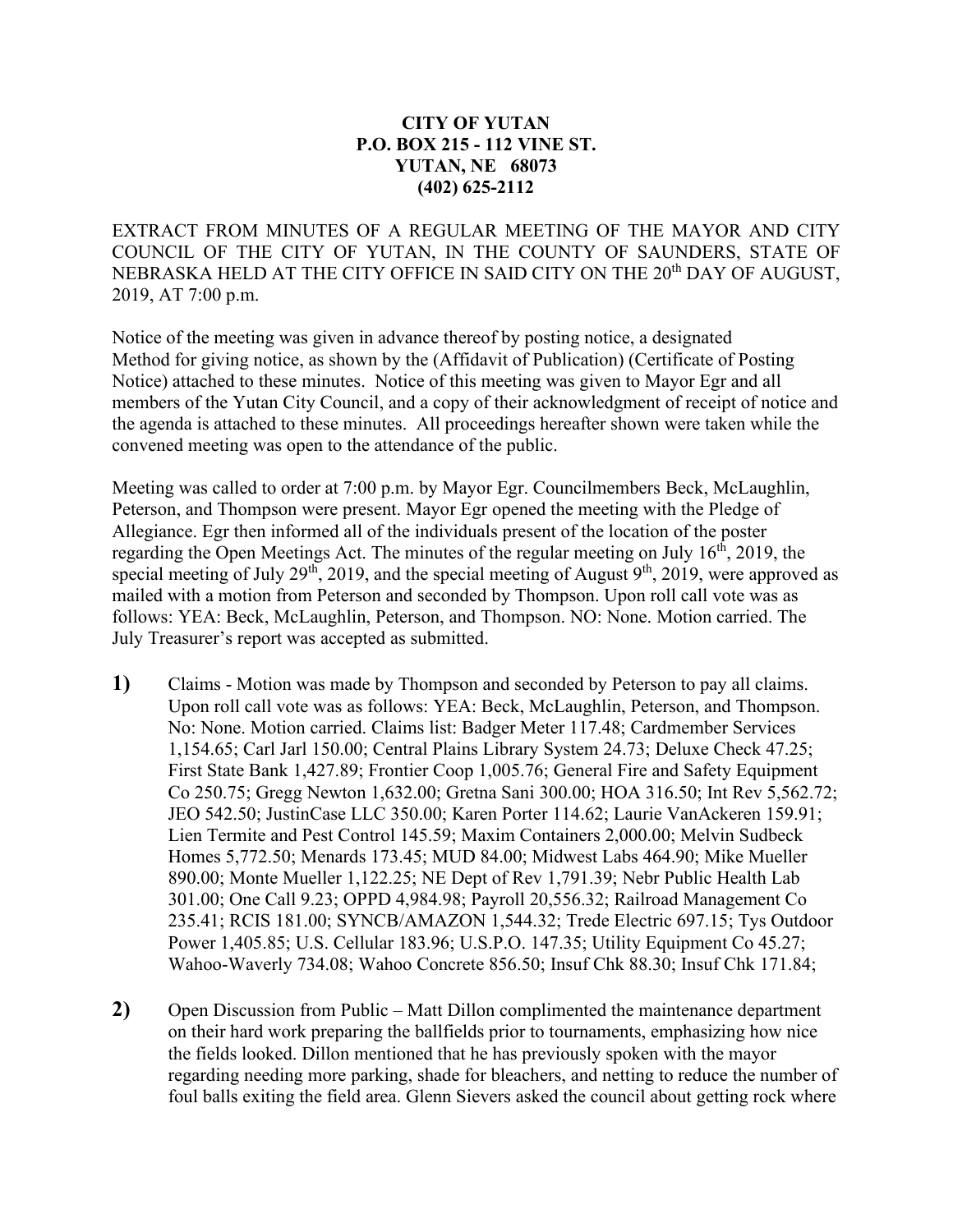3<sup>rd</sup> Street turns to a dead-end. Mayor Egr informed Sievers that it would need to wait until the next fiscal year, which begins on October 1, as the current budget for rock/gravel has been expended. Sievers indicated that waiting until the next fiscal year wouldn't be a problem.

- **3)** Supervisor's reports were submitted.
- **4)** Ed Schroeder, CPA, was in attendance to discuss the current budget proposal with the council. While reviewing the summary sheet he prepared, he explained to the council that he believes the property valuations will likely have increased enough to provide sufficient revenue for the current budgeted expenses; he stated that, if the property valuations remain exactly the same as last year, the City would need to request an additional \$6.70 in taxes for every \$100,000 in property value. Mr. Schroeder proceeded to review each fund to discuss each proposed change from last year's budget. The council will approve the finalized budget at the regular city council meeting on September 17, 2019.
- **5)** City Administrator Bockelmann and JEO engineer Zach Schulz gave the council an overview of the process this replat application has gone through. Mayor Egr opened the public hearing at 7:40 p.m. to obtain public comment prior to consideration of the replat of Lot 1, Prairie Wolf Place into Mason Acres, Lots 1 and 2 - Thompson & Sons, LLC. Jake and Josh Thompson were in attendance representing Thompson & Sons LLC's application to replat and rezone their property. Jake Thompson explained that he takes issue with the contingency of approval based on a signed agreement with an adjacent property owner and mentioned that he feels this was unfairly sprung on them at the last minute. City Administrator Bockelmann explained that everyone involved is in this position because there has been significant push to get this item on the agenda for tonight's meeting rather than the September meeting and that he only received the proposed easement agreement at around 3:45 p.m. this afternoon, at which point he informed the applicants. JEO engineer Zach Schulz explained that, while he understands the applicant's concern about the 30-day timeline for getting the agreement signed by the adjacent property owner, that individual has already agreed in prior documents to contribute 15 feet to the easement, which is all this easement agreement would require of him. The city administrator explained that the contingency requiring this agreement is to guarantee that the 45 feet easement contributed by these applicants and 15 feet easement contributed by the adjacent property owner are explicitly agreed to within one contract to be filed with the Register of Deeds, as advised by the city's attorney. To further alleviate concerns, Josh Dietrich, the adjacent property owner, was called at this time to confirm that he had no concerns with signing the easement agreement within the 30-day timeline. Dietrich informed Schulz that he did not anticipate any problems with doing so. The applicants posed the question of whether the contingency could be stricken from the resolution and whether the easement agreement could be addressed at a later meeting. Zach Schulz questioned what that would really change, since the end result would be the same, and the applicants restated that their plans would not be contingent on the actions of an individual with no ties to their property. Matt Keiser stated that he has been friends with the adjacent lot owner for years and that he knows that, if Dietrich says he will sign it, he will follow through. The applicants reiterated that they do not want the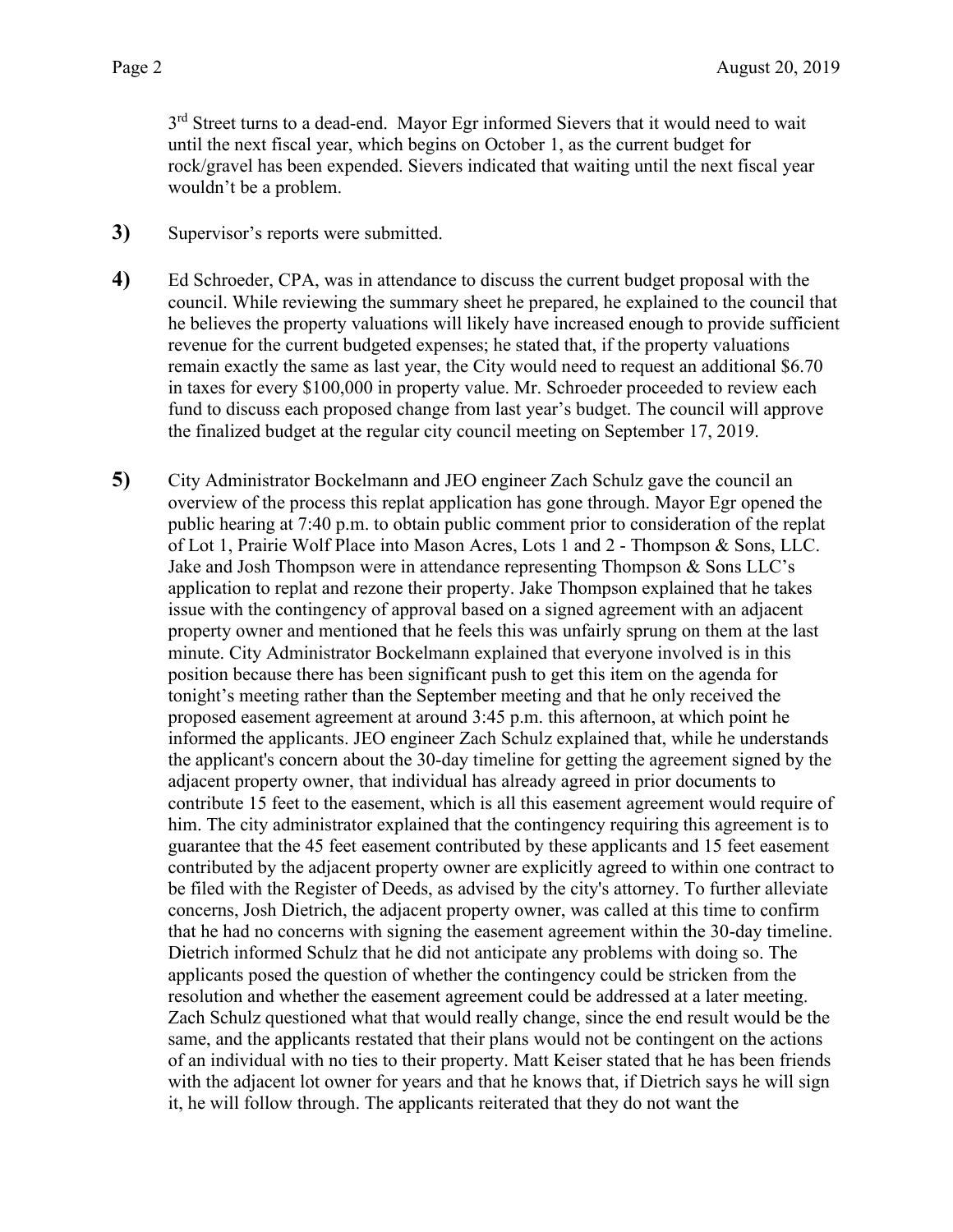responsibility to fall on them to ensure that this agreement is executed properly. Councilmember Peterson stated her belief that it is important to heed the recommendations of the attorney and not casually dismiss the attorney's advisement on this matter. The applicants expressed their frustration at the timeframe it has taken to get this approved, and the city administrator stated his position that they were not adequately prepared to have this item on the agenda for tonight's meeting and apologized for not insisting on waiting until the September meeting, as these issues should have been worked out before this matter went before the council. Josh Thompson emphasized their continued dedication to investing in Yutan whereas they feel the staff and consultants involved don't have that same dedication to the town. Public hearing was closed at 8:30 p.m. A motion to approve Resolution 2019-8 but strike paragraph five, which required an acceptable easement agreement being completed by the applicants with the adjacent property owner, was made by Peterson and seconded by Beck. Upon roll call vote was as follows: YEA: Beck, McLaughlin, and Peterson. NO: None. ABSTAIN: Thompson. Motion carried.

- **6)** City Administrator Bockelmann noted that there are no concerns with rezoning these lots to I-1. Mayor Egr opened the public hearing at 8:37 p.m. to obtain public comment prior to consideration of the rezone Lots 1-2, Mason Acres from Transitional Agricultural (TA) to Light Industrial (I-1) - Thompson & Sons LLC. Matt Keiser, a nearby property owner, voiced his support for the rezoning of this property. Public hearing was closed at 8:39 p.m. A motion to waive the three readings of Ordinance 746 was made by Peterson and seconded by Beck. Upon roll call vote was as follows: YEA: Beck, McLaughlin, and Peterson. NO: None. ABSTAIN: Thompson. Motion carried. A motion to approve Ordinance 746 was made by Peterson and seconded by Beck. Upon roll call vote was as follows: YEA: Beck, McLaughlin, and Peterson. NO: None. ABSTAIN: Thompson. Motion carried.
- **7)** Councilmember McLaughlin expressed his preference to reword the ordinance to only require key lock boxes on properties that are required by the state fire marshal to have either a fire alarm system or a sprinkler system. Councilmember Thompson mentioned that some but not all fire alarms go directly to dispatch. Matt Keiser, a local business owner, told the council that he is okay with the fire department or police officers breaking down his door if they need and that he would prefer that to having city and fire department personnel having direct access to his property. Councilmember Peterson pointed out that the cost of breaking down a door is not that much higher than the cost of a key lock box, and she went on to say that individual business owners should be able to decide whether they want to be proactive in preventing that kind of damage to their property in the event of a fire or false alarm. A motion to approve the first reading of Ordinance 747 was made by McLaughlin and seconded by Peterson. Upon roll call vote was as follows: YEA: Beck, McLaughlin, Peterson, and Thompson. NO: None. Motion carried.
- **8)** A motion to reappoint Nate Mumm to the Library Board as of January 1, 2019, was made by Thompson and seconded by Peterson. Upon roll call vote was as follows: YEA: Beck, McLaughlin, Peterson, and Thompson. No: None. Motion carried.